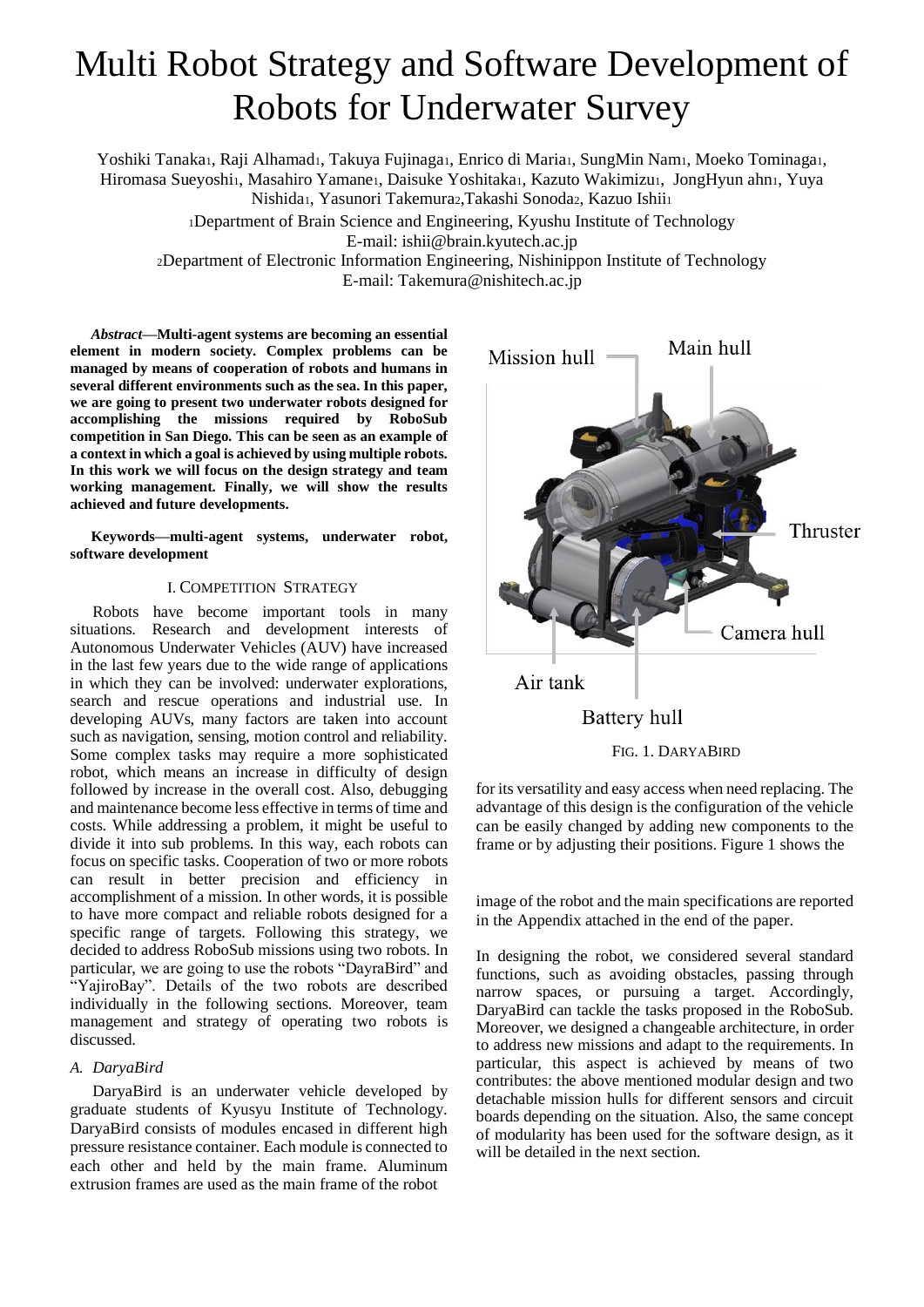

FIG. 2. YAJIROBAY

# *B. YajiroBay*

The second robot developed by Kyutech Underwater Robotics is called YajiroBay. This robot shares the main design concepts of DaryaBird, such as the aluminum frame and the position of the thrusters (see figure 2). However, YajiroBay presents a single main hull design instead of modular design shown in the other robot. This results in less flexibility, however, it allows the robot to be more compact,

agile and light (see A ppendix). Finally, DaryaBird presents a more sophisticated image processing system, while YajiroBay is better suited for detecting acoustic sources, such as the acoustic system.

Because of these differences, the two robots are used for accomplishing different tasks. For example, DaryaBird will be used for the Path and the Shoot Craps missions, where image processing ability is very important. While YajiroBay will be used for the Play Roulette mission, where the robot must be able to detect the pinger, according to the rules of RoboSub 2018.

#### *C. Team Management*

From last year we decided to start a new team concept. Before, in our laboratory each project had its own team. Each of them consisted of a leader, a coach and the team members. These teams worked separately. The only connection among them was the director (the professor). The new concept combined all these activities and now we have a multi projects team, where students from different background and countries work together.

The main goal of this team is to develop different kind of robots, such as underwater robots, ground robots and drones. The idea is sharing the knowledge by combining different expertise and points of view, in order to achieve a wider vision about the role of robots in our society. Because the group presents many different aspects, such as different competences, languages and cultures, we are guided by a director for optimizing our work strategy and make our differences our strength.

The hierarchy of the team is established to ensure an effective communication among the members. The director is in charge of the work management and is the main reference for the activities. Each project has a leader (a student) and a coach (advisor). Coaches can join several projects and are the lighthouse for technical works. All the members are encouraged to share their point of view with the leaders, the coaches and the director for a continuous improvement of the work. Because of this new strategy we found possible to optimize our time and allow our team to challenge more difficult goals. Also, we can improve our activities effectiveness with more experiments and tests.

a)



FIG. 3. PREVIOUS(a) AND CURRENT(b) TEAM CONCEPT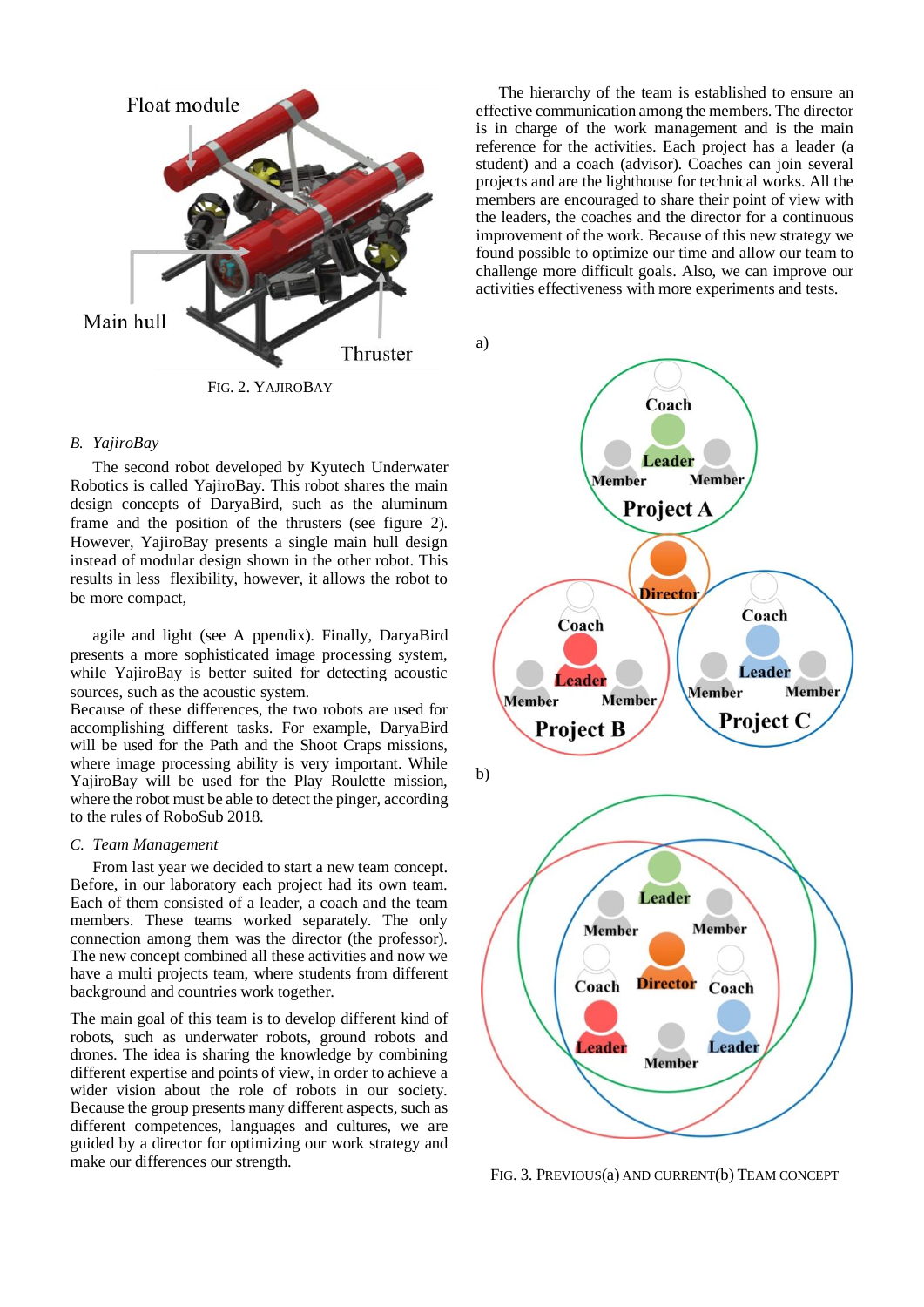## II.II. DESIGN CREATIVITY

The hardware is proven its reliability in the last competitions and experiments performed by the team. Then, this year we decided to focus mainly on the software architecture and improve the control system by using the same concept of modularity seen for the hardware in DaryaBird. A further improvement consists in the use of Matlab/ Simulink and Robot Operating System (ROS).

The codes developed in Simulink are the interfaces with the real world, while ROS has the role of a coordinator, which controls and optimizes the flow of information between the Simulink blocks. The Control System is dived into main blocks. These blocks are designed for some specific tasks. For example, as can be seen in figure 4, the first block contains the sensing functions, the second block contains the kinematics and the functions for the actuators, The third block contains image processing functions. Finally, the fourth block is the strategy block, in which we implement some specific command depending on the task. On a higher level there is ROS, as a director, in fact all the Simulink blocks work together in parallel and they exchange the info with ROS block.



FIG. 4. PROGRAM CONFIGURATION DIAGRAM

# *A. Simulink Block1: Sensors*

In addition to the sensors reported in the table in Appendix, a new sensor called GNAS sensor CSM-MG100(see figure 5) is adopted to the system. This sensor





FIG. 6. PID CONTROLLER IN SIMULINK

is capable to output position such as velocity information, attitude, heading and IMU data, even when temporarily

interrupted. Due to the low noise for acceleration and angular velocity, reliable value of attitudes can be achieved.

#### *B. Simulink Block2: Thrusters control*

PID controller is used for velocity control. The second Simulink block gets the data sensors (such as DVL or GNAS sensor) from the ROS block, and the algorithm implemented in the code gives the signals for the actuators. In the figure. 6 it is showed the Simulink code for the PID controller.

# *C. Simulink Block3: Image processing*

In the first step, banalization and filtering are used in order to prepare the image for the Hough transform algorithm and blob analysis. These are techniques for features extraction, so as to identify the point of interests in the image. By means of Hough Transform, we use the results for adjusting the direction between the robot and the path line to be tracked.

This control system structure purpose is twofold. On one side a problem in a single block does not affect the overall behavior of the robot, however, it can compromise only one aspect, and the debugging is accordingly easier.



FIG. 5. GNAS SENSOR CSM-MG100 FIG. 7. IMAGE PROCESSING DIAGRAM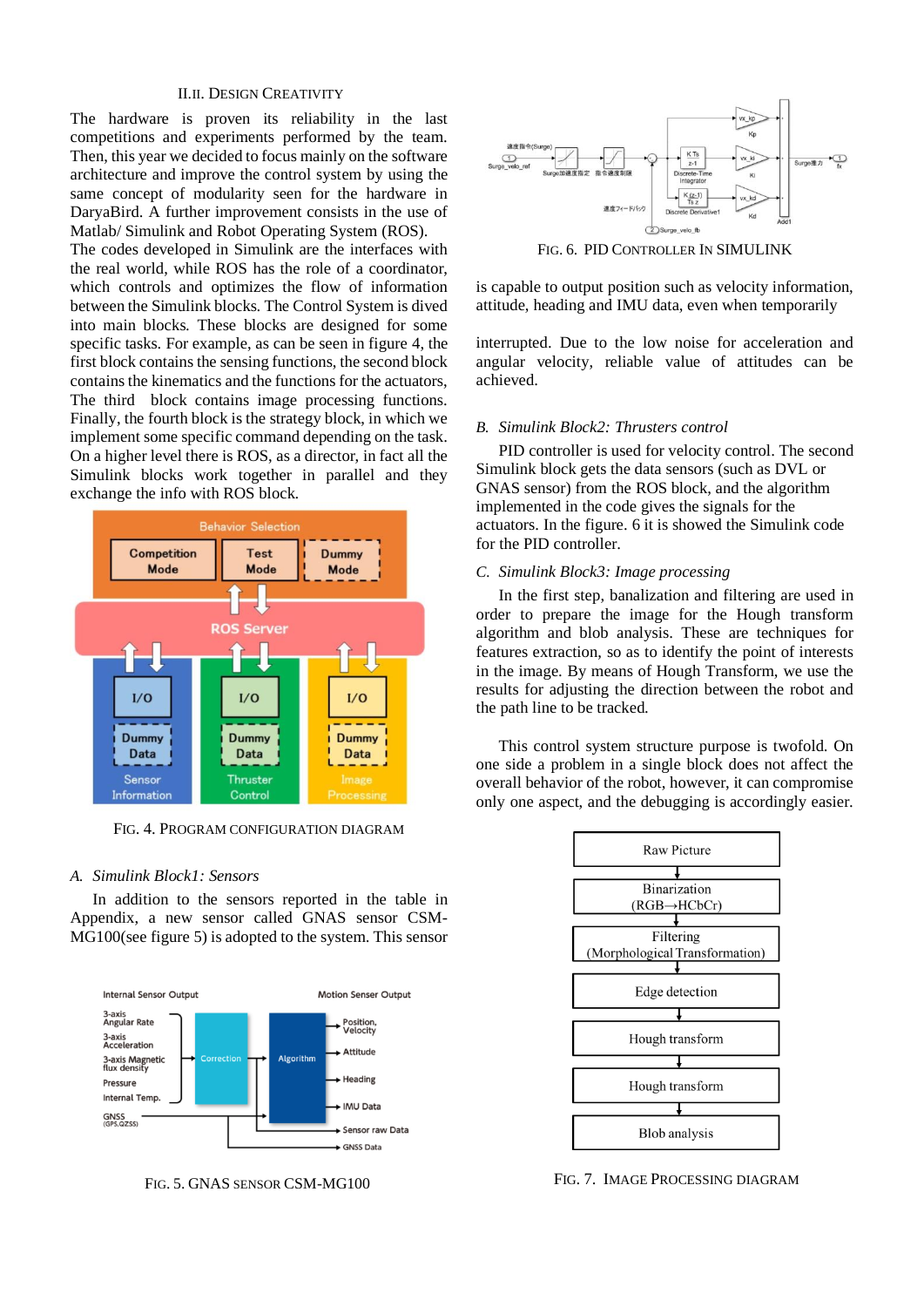On the other side it's easier to rearrange the structure configuration and determine a different strategy and robot behavior, by modifying the single blocks, and not the entire code. If any error or problem happen, Simulink blocks and ROS block will exchange some dummy data, and the other robot functions will continue to work.

#### III.EXPERIMENTAL RESULTS

The experimental tests are essential for verifying the reliability of a new design concept. Nonetheless, it is difficult to estimate the number of experiments required in advance for evaluating the performance. The new method of decision making is of targeting a result and divide the working path into a certain number of steps. For example, each device and their communication is checked. Then, the devices are connected to make them work together, in order to predict the overall behavior and what kind of results or challenges are expected. If some of the expected results are not achieved, reschedule the testing process and add some more steps. With the new control system, testing time can be reduced since each blocks can be checked in parallel regardless of existence of problems in some of the blocks.

For example, in the figure 8 the results related to surge movements are reported. The red line is the target, while the blue line is the result obtained from DVL sensor during the tests. We can see as the correspondence is still not very satisfactory in some parts, and we have the same problem with other results, like angular velocity and yaw angle. The experimental tests are still ongoing, especially regarding the new sensors, such as the GNAS sensor. Accordingly, in the improvements are required to the settings of control system for expected performance.

# IV.CONCLUSION

In this work, two robot designs and working strategy for the Robosub2018 competition is presented. The first concept regards the idea of using multi robots in the same environment. This idea involves the main vision of including robots more and more in our society by implementing a cooperation between them, and eventually with humans. We showed the two robots we are going to



FIG. 8. EXPEREMINTAL RESULTS OF SURGE

use during the competition and how their diversity can represent a strength for the team. Finally, we presented the architecture of the new control system design. This software is still under testing and we need to carry out more experiments for using its full potential. The second concept showed regards the idea of a multi project team. Both these aspects aim to the overall understanding of the robots in our future society.

#### V.ACKNOWLEDGEMENTS

We want to thank Prof Takemura and Prof Sonoda from University of Nishinippon Institute of Technology for their help in preparing this competition, and the constant support for our team.

#### **REFERENCES**

- [1] W. Hori, R. Satoh, S. Nam, J. Ahn, N. Fujii, K. Matsuoka, Y. Soejima, Y. Takemura and K. Ishii, "An AUV Platform for Robot Behavior Development: Twin-Robot "DaryaBird "and "OCTA ", and Their' Mission Strategy," *AUVSI&ONR' s 17th Annual RoboSub Competition,* 2014.
- [2] S. Hidaka, S. Kawashima, S. Nam, N. Fujii, R. Nakanishi, Y. Soejima and K. Ishii, "System Design and Hardware Development of Autonomous Underwater Robot "DaryaBird"," *AUVSI&ONR' s 18th Annual RoboSub Competition,* 2015.
- [3] R. Nakanishi, J. Ahn, K. Suzuki, Y. Soejima, K. Masuda and Y. Nishida, "System Design and Hardware Development of Autonomous Underwater Robot "DaryaBird"," *AUVSI&ONR' s 19th Annual RoboSub Competition Journal Paper,* 2016.
- [4] Y. Eriguchi, I. Kazuo and K. Watanabe, "A Sound Source Localization System for Underwater Robots," in *Proceedings of the 2008 JSME Conference on Robotics and Mechatronics*, Nagano, 2008.
- [5] Y. Watanabe, H. Ochi, T. Shimura and T. Hattori, "A Study on SSBL Underwater Positioning Using SS Communication," in *Proceedings of Symposium on Ultrasonic Electronics*, Sendai, 2008.